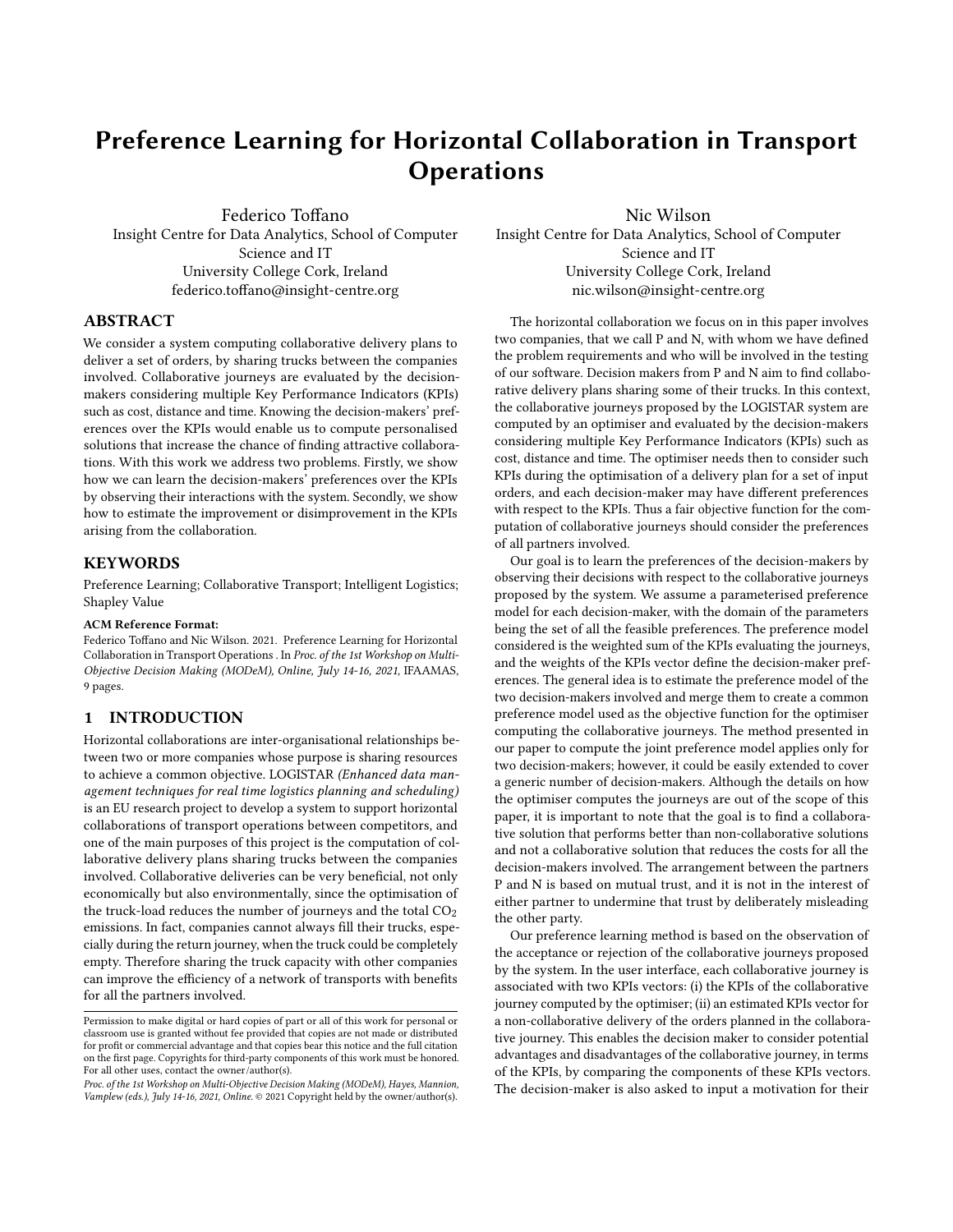decisions from a predefined list, and we generate (soft) constraints on the preference model of the decision-maker if the motivation is related to the two KPIs vectors. The constraints generated from all the past decisions will then be used as input for a Support Vector Machine (SVM) algorithm to estimate the weights vector of the decision-maker.

The two main contributions of this work are the following. Firstly, we propose a method to learn the decision-makers' preferences by observing the motivation of the decisions taken in the system. In particular, we allow each decision-maker to express the importance of a specific KPI, and we show how to translate this preference information into soft constraints for the preference model. Secondly, we present a method based on the Shapley value to split the KPIs of a journey among the corresponding orders. This is a crucial step of our preference learning approach since we need to compare a collaborative KPIs vector associated with a single collaborative journey with a non-collaborative KPIs vector of the same orders composing the collaborative journey. However, the orders of a collaborative journey may be part of multiple non-collaborative journeys along with other orders. Thus, supposing, for example, two companies, we may very well not have two non-collaborative journeys that together deliver the same orders as the collaborative journey. Then we cannot directly compare the corresponding KPIs vectors. On the other hand, if we have a method that generates a KPIs vector for any given order we could evaluate any set of orders by combining the corresponding KPIs vectors.

The rest of the paper is organised as follows. Section [2](#page-1-0) provides a brief literature review of relevant works. Section [3](#page-1-1) defines the key concepts and goals of our work. Section [4](#page-2-0) presents our preference learning approach based on the observation of the interaction of the decision-makers with the system. Section [5](#page-4-0) defines how to estimate the KPIs of a generic set of orders using the KPIs of the journeys planned by the optimiser. Section [6](#page-5-0) shows how to split the KPIs of a journey among the corresponding orders with a method based on the Shapley value. Section [7](#page-6-0) presents some computational results showing the time performances of the methods proposed in this work. Section [8](#page-7-0) summarises our work, including some related future works.

#### <span id="page-1-0"></span>2 RELATED WORK

The problem of computing collaborative journeys delivering orders of two or more e-logistics operators is a collaborative Vehicle Routing Problem (VRP). See, e.g., [\[10\]](#page-8-1) for a survey on this topic. To the best of our knowledge, there is no work on preference learning for multi-objective collaborative VRP. In general, collaborative VRPs are classified as centralised or decentralised. In centralised systems the total profit is maximised jointly (see, e.g., [\[5,](#page-8-2) [8,](#page-8-3) [32\]](#page-8-4)); on the other hand, in a decentralised system, collaborations are evaluated separately by the partners sharing a limited amount of information (see, e.g., [\[4,](#page-8-5) [6,](#page-8-6) [23\]](#page-8-7)). Our work could be of interest for both of these settings in a multi-objective context since we first learn the preferences of every single partner over a set of KPIs and afterwards we combine them to define a joint preference model. Thus, the preferences of every single partner could be used in a decentralised system to define personalised objective functions not shared among the collaborators; the joint preference model instead

could be used for the computation of a fair collaborative solution with a centralised system.

More generally, our work could be classified as a multi-objective multi-agent system (MOMAS) with a utility-based approach (see, e.g., [\[18\]](#page-8-8) for a survey). One of the main goals of these systems is to define a utility function for every agent mapping a vector of values evaluating the objects to optimise to a scalar value. MOMAS are defined as cooperative (see, e.g., [\[3,](#page-8-9) [20\]](#page-8-10)) if all the agents collaborate to improve the performance of the entire system, or competitive (see, e.g., [\[7,](#page-8-11) [17\]](#page-8-12)) if any win for one agent implies a loss for another. In our context, we have a mix of these two characterisations since we assume that the LOGISTAR partners collaborate to improve the whole network of transportation; however, the preferences over the KPIs may be conflicting.

In the literature we can find several approaches to learn a utility function representing the preferences of the decision-makers. In particular, we are interested in preference model represented by the weighted sum of the objectives with the weights representing the possible preferences of the decision-makers. The classical preference elicitation approach arises from multiattribute utility theory [\[9,](#page-8-13) [19\]](#page-8-14). It aims to precisely specify such a utility function with a series of questions for the users to identify some key values. Alternative methods based on interviews are such as the Analytic Hierarchy Process [\[16,](#page-8-15) [21,](#page-8-16) [28,](#page-8-17) [31\]](#page-8-18). However, these approaches can be difficult and error-prone tasks. Artificial Intelligence (AI) methods based on comparisons of alternatives require instead much less cognitive effort. The idea is to show to the decision-maker two or more alternatives, asking them to select the most preferred alternative or to indicate a preference order over the whole set of alternatives. Certain qualitative approaches [\[13,](#page-8-19) [22,](#page-8-20) [25](#page-8-21)[–27\]](#page-8-22) reduce the uncertainty of the value function by reducing the set of feasible parameters by translating input preferences into hard constraints on the parameter space. These methods are efficient in terms of the number of queries for the decision-makers to obtain a good estimation of the preference model; however, inconsistent preference information with respect to the real (unknown) preference model may lead to a wrong estimation of the preference model. In our context, we assume that we will collect tens or hundreds of input preferences, increasing then the chance of collecting inconsistent data. Therefore, we adopted a machine learning approach based on SVM [\[12,](#page-8-23) [15\]](#page-8-24) where the input preference information is translated into soft constraints. Alternatively, one could adopt a Bayesian approach [\[1,](#page-8-25) [11,](#page-8-26) [29,](#page-8-27) [30\]](#page-8-28) that represents the user preferences with a probability distribution over the feasible parameters of the value function, and the input preference information is used to update the probability distribution.

#### <span id="page-1-1"></span>3 FORMAL SETTINGS

Order: Let  $O$  be the input set of orders from either  $N$  or  $P$ . In our context, an *order*  $\alpha \in O$  is an atomic element representing a set of items that has to be transported from a pickup location to a drop-off location.

Journey: We define a journey (of a truck) to be a non-empty set of orders  $J \subseteq O$ . A journey is defined to be *collaborative* if it contains at least one order of N and at least one order of P. Otherwise it is defined to be non-collaborative. Each journey  $J$  is evaluated with a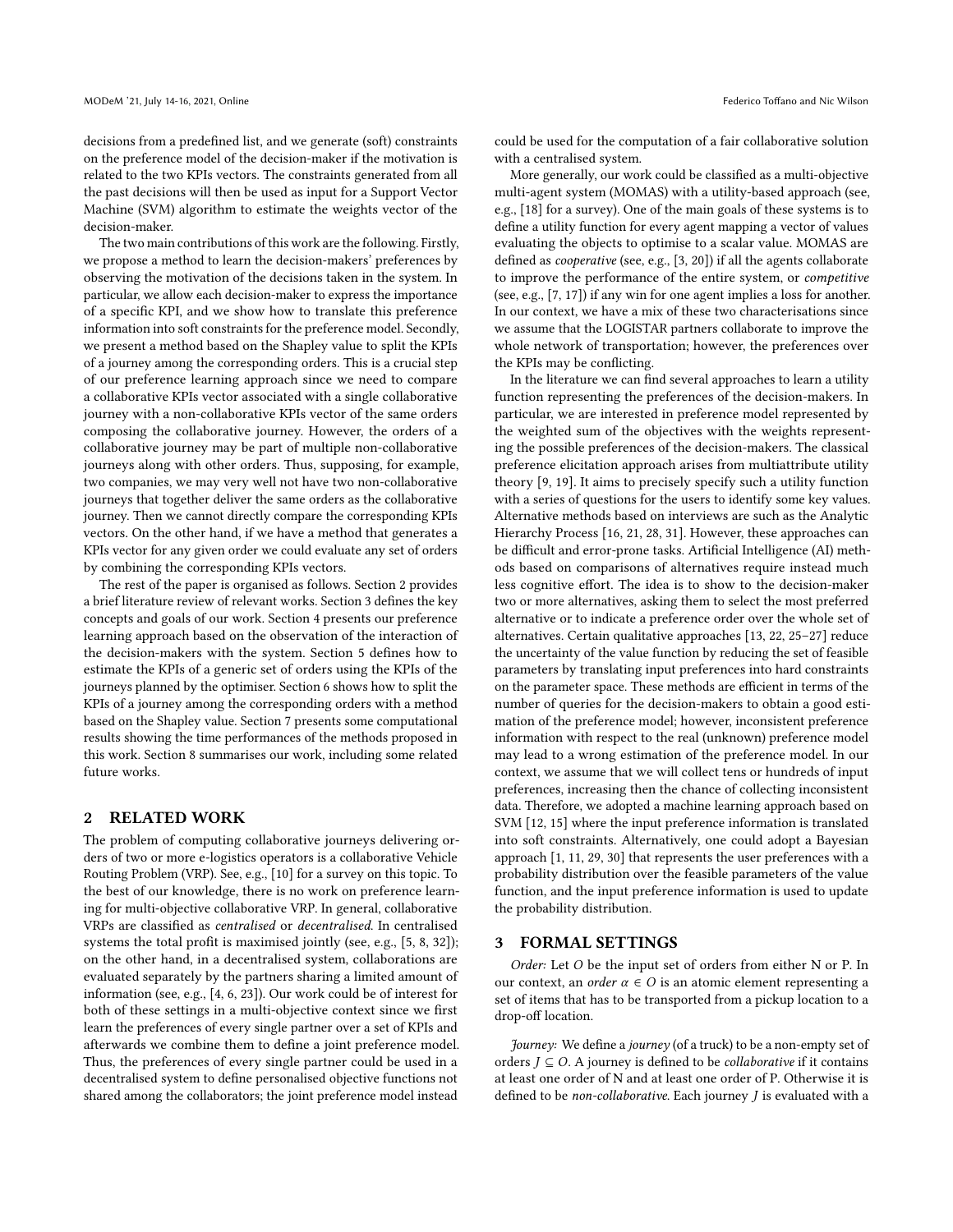Preference Learning for Horizontal Collaboration in Transport Operations **MODEM 121, 1998** MODeM '21, July 14-16, 2021, Online

vector  $K(J) = (K_1(J), \ldots, K_5(J)) \in \mathbb{R}^5$  representing the following KPIs:

- Monetary cost, which includes the driver compensation and the fuel cost.
- Total journey distance in kilometres.
- Total journey time in hours.
- CO2 emissions of the journey.
- Empty running, i.e., distance travelled in kilometres without any load.

Preference model: We define

<span id="page-2-1"></span>
$$
u_w(x) = w \cdot x = \sum_{i=1}^{5} w_i x_i \tag{1}
$$

to be the value function of a decision-maker parametrised with respect to the weights vector w, where x is a KPIs vector and  $w \in U$ and  $\mathcal{U} = \{ w \in \overline{R^5} : w_i \ge 0, \sum_{i=1}^5 w_i = 1 \}.$ 

The (unknown) weights vector  $w$  defines the trade-offs of a decision-maker with respect to the KPIs. An estimation of the weights vector w defines then a value function  $u_w(x)$ . The simple structure of this value function may not precisely describe the real user preferences. However, this was a deliberate choice aimed to have a simple objective function that can be used for a fast computation of personalised solutions with an optimiser. Note that the goal is to minimise the KPIs and thus to minimise the objective function. We assume that the KPIs are independent, so that none is a function of the others. (If this were the case, there would be an infinite number of utility functions representing the same preferences; we could solve this issue by eliminating appropriate KPIs.)

Goal 1: We want to learn two weights vectors  $w^n$  and  $w^p$ , one for N and one for P, and a common weights vector  $w^c$  which considers the preferences of both N and P.

Solution: We define a solution as a non-empty set of journeys. A solution is defined to be collaborative if it is optimised with an objective function considering the weights vector and the input orders of all the partners involved. A solution is defined to be noncollaborative if it is optimised considering the weights vector and the input orders of a single partner. The objective function of the optimiser is the weighted sum of the sum of the KPIs associated with the journeys planned in a solution. In our context, an optimiser computes a collaborative solution for N and P, using the weights vector  $w^c$ , and two non-collaborative solutions, one for N and one for P, using the weights vectors  $w^n$  and  $w^p$  respectively.

Goal 2: Let  $\mathcal{Z}^c$  be the set of collaborative journeys of the collaborative solution, i.e., the set of journeys of the collaborative solution containing at least one order from N and one order from P. The system will show to the decision-makers only the collaborative journeys  $\mathcal{Z}^c$ . For a collaborative journey  $J^c \in \mathcal{Z}^c$ , we want to compute an estimated non-collaborative KPIs vector  $E(J^c)$  =  $(E_1(J^c),...,E_5(J^c)) \in \mathbb{R}^5$  to estimate the improvement or disimprovement in the KPIs arising from the collaborative journey  $I^c$ . The estimated non-collaborative KPIs vector  $E(J^c)$  will then be shown to the decision-makers along with  $K(J)$  to facilitate the decision, and the decision-makers' preference between  $K(J)$  and  $E(J<sup>c</sup>)$  will be used to learn their weights vector. It might be argued

that the entire collaborative solution involving all the journeys should be evaluated with respect to a non-collaborative solution rather then evaluating every single journey. However, the industrial partners of Logistar wanted to have the possibility of evaluating each individual collaborative journey.

#### <span id="page-2-0"></span>4 PREFERENCE LEARNING

The preference learning method considered in this work is based on the observations of the preferences of the decision-makers with respect to the KPIs vectors evaluating the collaborative journeys. For each collaborative journey  $J^c \in \mathcal{Z}^c$  computed by the optimiser, the system shows to the decision-makers the details of the journey, a KPIs vector  $K(J^c)$  evaluating the journey, and an estimated KPIs vector  $E(J^{c})$  evaluating a non collaborative delivery for the orders in  $I^c$ . The purpose of the latter KPIs vector is to evaluate the improvement or disimprovement in the KPIs arising from the collaboration. The preferences of the decision-makers arising from the comparison of  $K(J^c)$  with  $E(J^c)$  will be used to generate constraints for an SVM algorithm estimating the value functions of the two decision-makers.

Constraints generation: The two decision-makers N and P need to either accept or reject each collaborative journey, and also express a motivation for their decision from a predefined list (see Table [1\)](#page-3-0). We want to distinguish three scenarios with the selected motivation:

- (1) The decision was made considering the KPIs.
- (2) The decision was made considering mainly a specific KPI.
- (3) The decision was made for other reasons.

Scenario (1). Suppose that a decision-maker accepts a collaborative journey selecting better collaborative KPIs overall as motivation. Since the motivation is related to the KPIs vector, we translate this input into the following (soft) constraints

<span id="page-2-2"></span>
$$
w \cdot (K(J^c) - E(J^c)) \le 0,\tag{2}
$$

(using the notation introduced in Equation [1\)](#page-2-1) where  $K(J^{c})$  is the KPIs vector associated with the collaborative journeys,  $E(J^c)$  is the estimated non-collaborative KPIs vector, and  $w$  is the (unknown) weights vector of the decision-maker. If, instead, the decision-maker rejects the collaborative solution selecting better non-collaborative *KPIs overall* as motivation, then we learn the constraint  $w \cdot (E(J^c) - E)$  $K(J^{c})) \leq 0.$ 

Scenario (2). In this case, we learn the same (soft) constraint as scenario (1) (since the decision was made considering the KPIs) and a further set of (soft) constraints to highlight the importance of the main KPI considered. Suppose that a decision-maker accepts a collaborative journey and that the main KPI considered has index *i*. The constraints we learn in this case are Equation [2](#page-2-2) (scenario (1)), and also the constraint:

<span id="page-2-3"></span>
$$
w_i(K_i(J^c) - E_i(J^c)) + w_j(K_j(J^c) - E_j(J^c)) \le 0
$$
 for all  $j \neq i$ . (3)

If the decision-maker rejects the collaborative journey, we learn the same constraints but exchanging  $K(J^c)$  and  $E(J^c)$ . Intuitively, the set of constraints given by Equation [3](#page-2-3) means that the gain of the  $i$ -th KPI is more important than any other eventual loss in the remaining KPIs.

Scenario (3). In this case we do not learn any constraint since we assume that the decision was not related to the KPIs vector.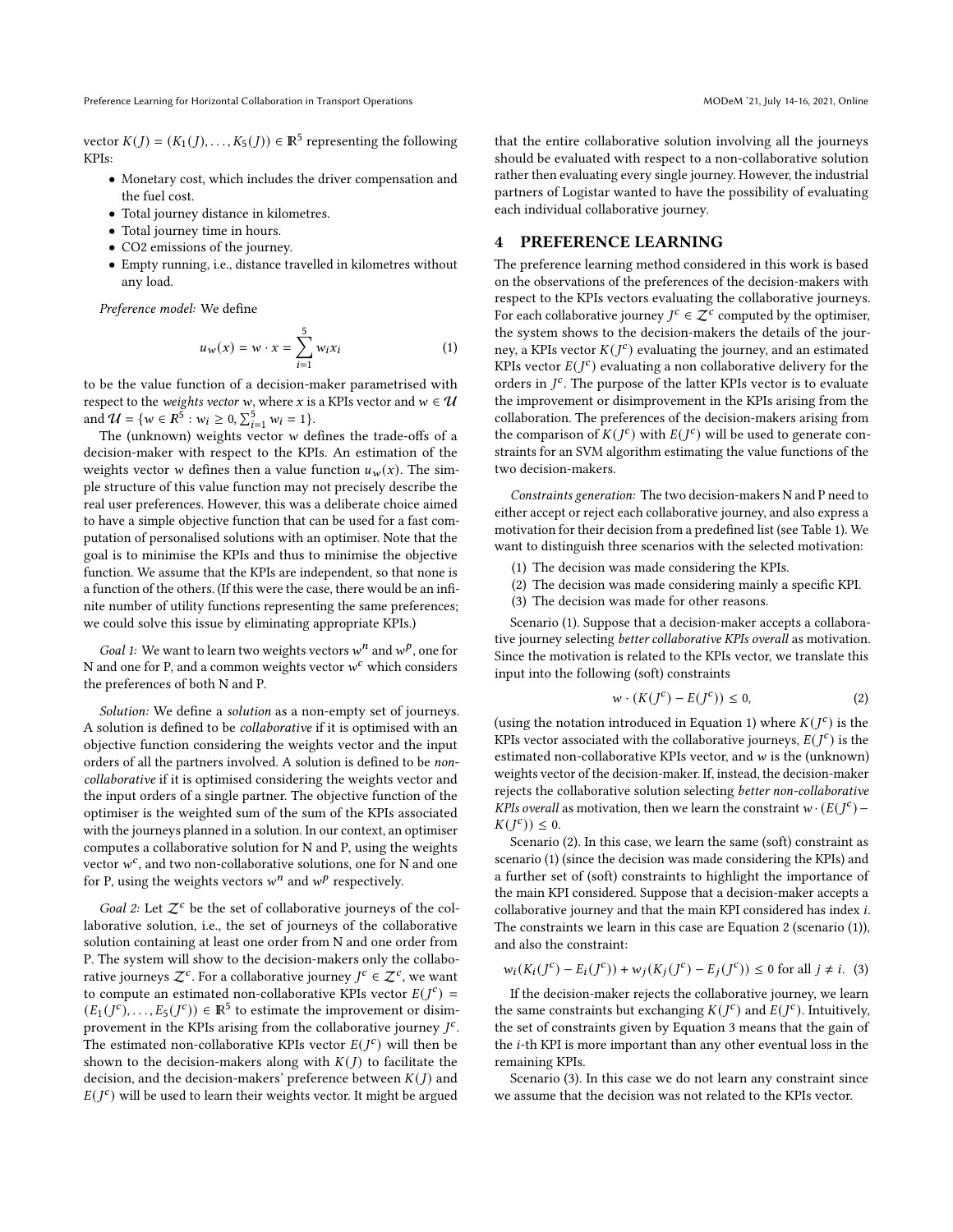MODeM '21, July 14-16, 2021, Online Federico Toffano and Nic Wilson

<span id="page-3-0"></span>Table 1: Possible motivations shown to the user for their acceptance or rejection of a collaborative journey, and the corresponding scenarios described in Section [4.](#page-2-0)

| Scenario |
|----------|
| (1)      |
| (2)      |
| (2)      |
| (2)      |
| (2)      |
| (2)      |
| (3)      |
|          |

Example 4.1. Suppose we have only three KPIs, e.g., cost in euro, distance in kilometres and time in hours, and suppose that a decisionmaker accepts a collaborative journey selecting better collaborative cost as motivation (scenario(2)). Let  $K(J<sup>c</sup>) = (1000, 100, 2.5)$  and  $E(J^{c}) = (1200, 80, 3)$ . Then we learn:

(a)  $(w_1, w_2, w_3) \cdot (1000, 100, 2.5) \leq (w_1, w_2, w_3) \cdot (1200, 80, 3)$ 

(b)  $(w_1, w_2) \cdot (1000, 100) \le (w_1, w_2) \cdot (1200, 80)$ 

(c)  $(w_1, w_3) \cdot (1000, 2.5) \le (w_1, w_3) \cdot (1200, 3)$ 

Constraint (a) corresponds to Equation [2.](#page-2-2) Constraints (b) and (c) corresponds to Equation [3.](#page-2-3) Constraint (b) can be interpreted as: the collaborative KPIs are preferred even if we ignore the loss in time of  $E(J^{c})$  with respect to  $K(J^{c})$ . Constraint (c) does not reduce the set of possible weights vectors since it is always verified.

Estimation of the weights vectors: To estimate the weights vector of a specific decision-maker, we use an SVM algorithm named Ranking SVM [\[12,](#page-8-23) [15\]](#page-8-24). Roughly speaking, the idea is to compute the hyperplane containing the origin that produces the largest margin (distance) from a set of preference points representing input preference constraints. In our context, the preference points are derived from the inequalities learned observing the decision-maker's preferences concerning the KPIs shown by the system, and the normal vector of the output hyperplane represents the estimated decision-maker's trade-offs between the KPIs.

Ranking SVM is defined by a quadratic optimisation problem with linear soft constraints. Formally, the optimisation problem to solve is the following:

$$
\underset{\omega,\xi_k}{\text{arg min}} \frac{1}{2} ||\omega||^2 + C \sum_{k=1}^{N} \xi_k
$$
\n(4a)

subject to

<span id="page-3-2"></span>
$$
1 + \omega \cdot \lambda_k - \xi_k \le 0 \quad \forall k \tag{4b}
$$

$$
\xi_k \ge 0 \quad \forall k \tag{4c}
$$

<span id="page-3-1"></span>
$$
\omega_i \ge 0 \quad \forall i \in \{1, \dots, 5\}.
$$
 (4d)

where  $\omega \in \mathbb{R}^5$  is the normal of the hyperplane estimated by SVN and  $N$  is the number of constraints. This method is very similar to that described by Equation 13 of [\[15\]](#page-8-24). The differences are in the normal  $\omega$  of the hyperplane, which in our case is non-negative (Equation [4d\)](#page-3-1) since we do not want to penalise any KPI, and in the sign of  $\lambda_k$  (Equation [4b\)](#page-3-2) since our goal is to minimise the value function of the decision-maker (and not to maximise it).  $\xi_k$  is the slack variable used to assign the penalty to the  $k$ -th constraint when it is violated.  $C$  is a constant scaling the penalty of inconsistent constraints; a larger value of  $C$  corresponds to assigning a higher penalty.  $\lambda_k$  is the coefficients vector of the k-th constraint derived from the input preference information of the decision-makers as described below.

To generate the values  $\lambda_k$ , we first need to normalise the values range of every component of all the KPIs vectors  $K(J^c)$  and  $E(J^c)$ , dividing it by the corresponding maximum value. This step is required otherwise the maximisation of the margin performed by the SVM algorithm could focus mainly on the KPIs with a larger scale. We consider then a vector  $M = (M_1, \ldots, M_5) \in \mathbb{R}^5$  where  $M_i$  is the maximum value of the *i*-th KPI of a database of previous instances. Thereafter, we define the vector  $\lambda_k$  by scaling the *i*-th value of the -th constraint learned (whose structure is defined by Equation [2](#page-2-2) or Equation [3\)](#page-2-3) by the reciprocal of  $M_i$ , for all  $i \in \{1, \ldots, 5\}$ .

Example 4.2. Suppose we have shown to a decision-maker two collaborative journeys  $I'$  and  $I''$ , from which we derived two constraints  $w \cdot (K(J') - E(J')) \leq 0$  and  $w \cdot (E(J'') - K(J'')) \leq 0$ . Then the constraints for the SVM problem represented by Equation [4b](#page-3-2) are

$$
1 + \omega \cdot \left(\frac{K_1(J') - E_1(J')}{M_1}, \dots, \frac{K_5(J') - E_5(J')}{M_5}\right) - \xi_1 \le 0 \quad \text{(5a)}
$$

and

$$
1 + \omega \cdot \left(\frac{E_1(J'') - K_1(J'')}{M_1}, \dots, \frac{E_5(J'') - K_5(J'')}{M_5}\right) - \xi_2 \le 0.
$$
 (5b)

Let  $M^{-1} = (\frac{1}{M_1}, \ldots, \frac{1}{M_5})$ . The normal  $\omega$  of the hyperplane computed by the SVM algorithm is related to the constraints defined on the rescaled KPIs. Thus the estimated weights vector  $w$  of a decisionmaker defining their value function  $u_w(x)$  for a KPIs vector  $x$  can be computed with the following transformation  $f : \mathbb{R}^5 \to \mathbb{R}$ :

<span id="page-3-3"></span>
$$
w = f(\omega) = \frac{\omega \circ M^{-1}}{\omega \cdot M^{-1}}
$$
 (6)

where  $\omega \circ M^{-1}$  is the pointwise product (i.e., the Hadamard product) between  $\omega$  and  $M^{-1}$ . The normalisation  $\frac{1}{\omega \cdot M^{-1}}$  of Equation [6](#page-3-3) is required to obtain a weights vector  $w$  with  $\sum_{i=1}^{5} w_i = 1$ , so that  $w \in U$ .

The weights vectors  $w^n$  and  $w^p$  of the two decision-makers N and P will then be estimated by transforming with Equation [6](#page-3-3) the two outputs  $\omega^n$  and  $\omega^p$  of our SVM algorithm executed considering the constraints derived by the preferences of N and P, respectively.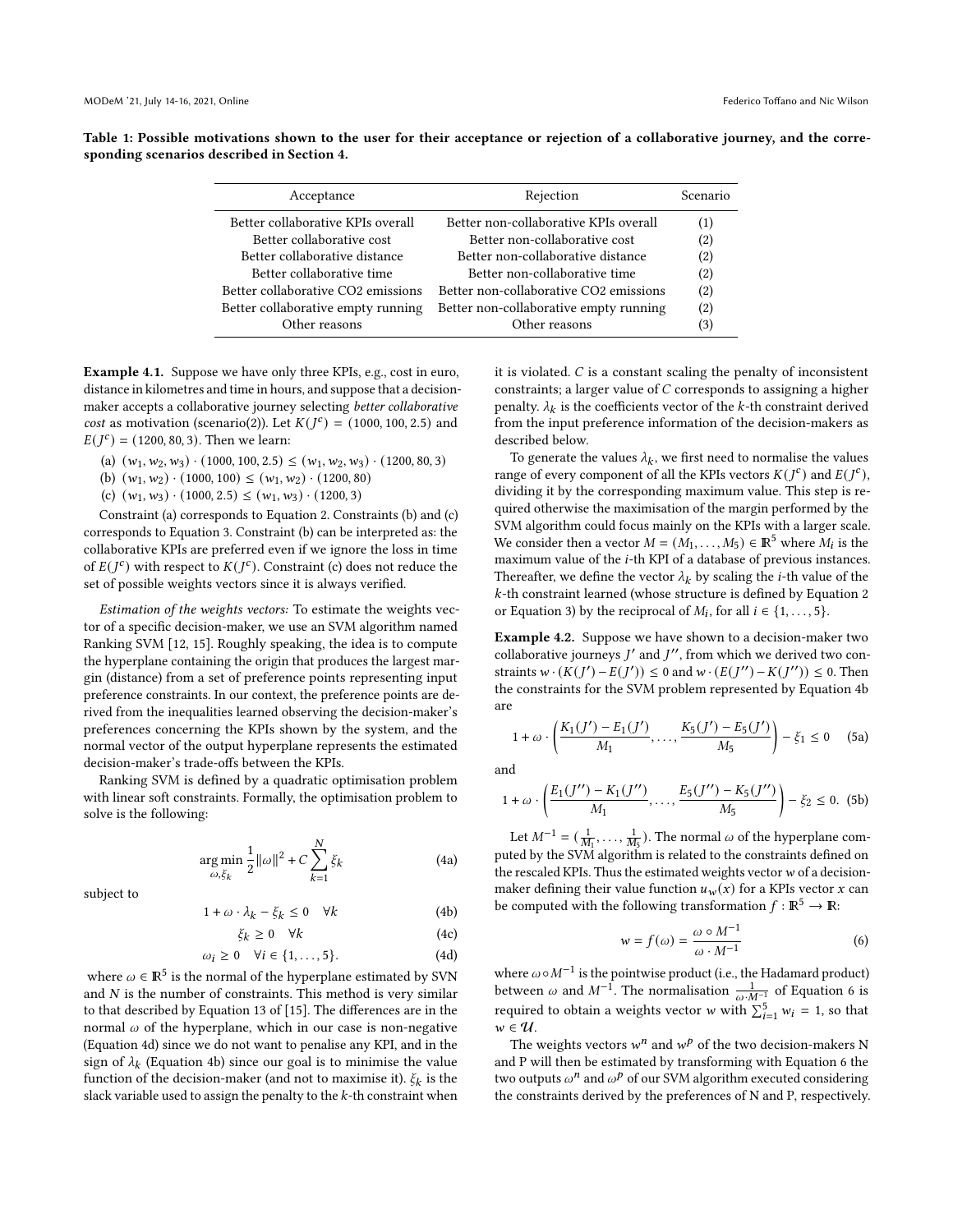Preference Learning for Horizontal Collaboration in Transport Operations **MODEM 121, 1998** MODeM '21, July 14-16, 2021, Online

The ioint weights vector  $w^c$  considering the preferences of two decision-makers is estimated by transforming with Equation [6](#page-3-3) the midpoint of the segment connecting  $\omega^n$  and  $\omega^p$ :

$$
w^{c} = f\left(\frac{\omega^{n} + \omega^{p}}{2}\right).
$$
 (7)

The resulting weights vector can be interpreted as a fair set of tradeoffs among the KPIs considering the preferences of the two decisionmakers involved. Thus the corresponding value function  $u_{w}(\cdot)$ can be used as the objective function to compute collaborative solutions. Supposing we had  $n > 2$  decision-makers, one could compute the joint weights vector as the transform  $f$  of center of gravity of the normal vectors  $\omega^h$  of the hyper-planes h estimated

for every decision-makers, i.e.,  $w^c = f\left(\frac{\sum_{h=1}^n \omega^h}{n}\right)$  $\frac{1}{n} \omega^h$ .

Without any preference information, i.e., when we do not have received any feedback from the decision-makers regarding the KPIs vectors, we compute the collaborative and non-collaborative solutions with a weights vector minimising the cost.

# <span id="page-4-0"></span>5 COMPUTATION OF  $E(J<sup>c</sup>)$

Our preference elicitation method learns the decision-makers' weights vector based on their preferences between the KPIs vector  $K(J^c)$ evaluating a collaborative delivery  $I^c$ , and an estimated KPIs vector  $E(J^{c})$  evaluating a corresponding non-collaborative delivery plan for the orders in  $J^c$ . The idea is that the KPIs vector  $E(J^c)$  will be considered by the decision-maker to evaluate the improvement or disimprovement in the KPIs arising from the collaboration. However, the computation of  $E(J^c)$  is not straightforward since the non-collaborative deliveries for the orders in  $\overline{I^c}$  planned in the noncollaborative solutions may be assigned to several non-collaborative iourneys also delivering other orders not in  $I^c$ . Thus, since the KPIs vector computed by the optimiser evaluates journeys and not single orders, we may not have a set of non-collaborative KPIs vectors that can be directly used to evaluate a non-collaborative plan for the orders in  $I^c$ .

**Example 5.1.** Suppose we have two orders  $N1$  and  $N2$  from N, and two orders  $P1$  and  $P2$  from P. Suppose that the optimiser finds two distinct collaborative journeys,  $J_1^{\prime\prime}$  delivering N1 and P1 with KPIs vector  $K(J_1^c)$ , and  $J_2^c$  delivering N2 and P2 with KPIs vector  $K(J_2^c)$ . The question is: how can we evaluate the value of the collaboration of each single journey? Consider, for example, the collaborative delivery  $J_1^c$ . We want to estimate a KPIs vector  $E(J_1^c)$ for a non-collaborative delivery for the orders in  $J_1^c$  and evaluate the collaboration by comparing  $K(J_1^c)$  with  $E(J_1^c)$ . Suppose that the computation of a non-collaborative solution leads to two noncollaborative KPIs evaluating a non collaborative delivery for N1 and  $N2$ , and a non-collaborative delivery for  $P1$  and  $P2$ . The issue is that we are interested in a non-collaborative KPIs vector evaluating  $N1$  and  $P1$  to estimate the improvement or disimprovement in the KPIs arising from the collaborative journey  $J_1^c$ , but we do not have such a KPIs vector since these orders are delivered by two distinct non-collaborative journeys along with other orders, i.e.,  $N2$  and  $P2$ .

Our idea is to split the KPIs of the non-collaborative journeys among the corresponding orders to evaluate a non-collaborative plan for a generic subset of orders, even if they belong to different

non-collaborative journeys. In fact, having a KPIs vector for every order, we can estimate the KPIs vector of any subset of orders by summing up the individual KPIs vectors.

Recall that  $\mathcal{Z}^c$  is the set of collaborative journeys of the collaborative solution computed by the optimiser with objective function  $u_{w}$ . Our goal is then to estimate a non-collaborative KPIs vector  $E(\alpha) \in \mathbb{R}^5$  for each  $\alpha \in J^c$  and  $J^c \in \mathcal{Z}^c$ , and to compute  $E(J^c)$  as:

<span id="page-4-1"></span>
$$
E(J^{c}) = \sum_{\alpha \in J^{c}} E(\alpha). \tag{8}
$$

Let  $\mathcal{Z}^{nc}$  be the union of the journeys of the two non-collaborative solutions for N and P computed by the optimiser based on objective functions  $u_{w^n}$  and  $u_{w^p}$ , respectively. Suppose that the delivery of every order planned with the collaborative journeys in  $\mathcal{Z}^c$  is also planned in a non-collaborative journey in  $\mathcal{Z}^{nc}$ . We then compute  $E(\alpha)$  as follows

<span id="page-4-2"></span>
$$
E(\alpha) = \mu(\alpha)K(J^{nc}(\alpha)),\tag{9}
$$

where  $J^{nc}(\alpha)$  is the unique non-collaborative journey in  $\mathcal{Z}^{nc}$  delivering  $\alpha$  and with KPIs vector  $K(J^{nc}(\alpha))$ , and  $\mu(\alpha)$  is a non-negative weight. We call  $\mu(\alpha)$  the *Shapley weight* of  $\alpha$ , and it is computed using a method based on the Shapley value described in Section [6.](#page-5-0) Roughly speaking, the weights computed by this method attempt to split fairly the cost of a journey  $I^{nc}$  among the corresponding orders, considering the extra kilometres required to deliver each single order. Thus we have that  $\sum_{\alpha \in J^{nc}} \mu(\alpha) = 1$ . Note that  $\sum_{\alpha \in J^{c}} E(\alpha)$ might not be equal to  $K(f^c)$  since  $f^c$  is a collaborative journey, and the values  $E(\alpha)$  are computed splitting the corresponding noncollaborative journeys  $J^{nc}(\alpha)$ .

In our work we also had to address the following issue. The delivery of an order planned with a collaborative journey in  $\mathcal{Z}^c$ may not be planned in any of the non-collaborative journeys in  $\mathcal{Z}^{nc}$ . This can happen for several reasons; for example, there may not be enough trucks to deliver all the orders or there may not be a feasible solution matching all the delivery time windows of the input set of orders. Thus we may not be able to compute  $E(J^c)$ with Equation [8.](#page-4-1) To overcome this issue we designed a simple fix described as follows. Let  $J_x^c \subseteq J^c$  be the set of orders scheduled in the non-collaborative solution, i.e., the set of orders  $\alpha \in J^c$  such that there exists  $J^{nc} \in \mathcal{Z}^{nc}$  containing  $\alpha$ . We compute the estimated KPIs vector  $E(J^{c})$  evaluating the non-collaborative deliveries for the orders in  $\overline{I^c}$  as the rescaled sum of the estimated KPIs of the non-collaborative deliveries of the orders  $\alpha \in J_x^c$ :

<span id="page-4-3"></span>
$$
E(J^{c}) = \frac{|J^{c}|}{|J_{x}^{c}|} \sum_{\alpha \in J_{x}^{c}} E(\alpha) = \frac{|J^{c}|}{|J_{x}^{c}|} \sum_{\alpha \in J_{x}^{c}} \mu(\alpha) K(J^{nc}(\alpha)).
$$
 (10)

The scale factor  $\frac{U^c}{U^c}$ |  $\frac{|J^c|}{|J_s^c|}$  is used to estimate the KPIs of non-collaborative deliveries of  $|J^{c}|$  orders having the estimation of only  $|J_{x}^{c}|$  orders. We assume that a scenario with  $J_x^c = \emptyset$  will not occur; however, in our implementation we also cover the case  $J_x^c = \emptyset$  by computing  $E(J<sup>c</sup>)$  as the average KPIs vector of the non-collaborative journeys, i.e.,  $E(J^{c}) = \frac{1}{|Z^{nc}|} \sum_{J^{nc}} \sum_{\epsilon} \sum_{n} c K(J^{nc})$ . This is just to cover all the possible scenarios, but an average of the KPIs of the noncollaborative journeys may not return realistic values for  $E(J<sup>c</sup>)$ .

Example 5.2. Consider three input orders  $P1$ ,  $P2$  and  $P3$  from P, and three input orders  $N1$ ,  $N2$  and  $N3$  from N. Suppose that the optimiser computes a collaborative solution with the following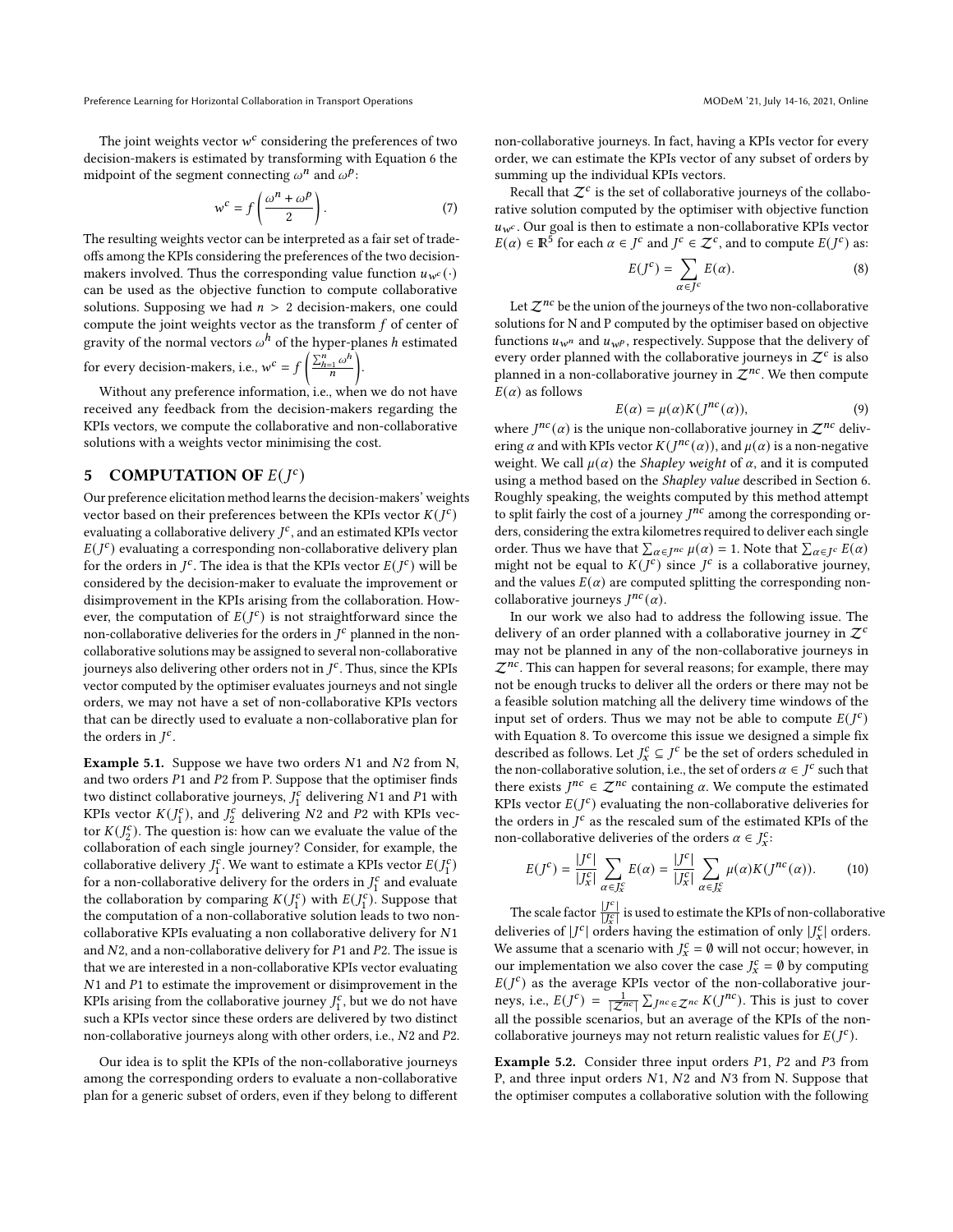collaborative journeys evaluated with KPIs cost in euro, distance in kilometres and time in hours:

- Journey  $J_1^c$  with KPIs [900, 80, 2] delivering P1 and N1.
- Journey  $J_2^c$  with KPIs [800, 100, 3] delivering P2 and N2.
- Journey  $J_3^c$  with KPIs [1000, 115, 4] delivering P3 and N3.

Also, suppose that the optimiser computes the following noncollaborative solution:

- Journey  $J_1^{nc}$  with KPIs [900, 100, 2.5] delivering P1 and P2.
- Journey  $J_2^{hc}$  with KPIs [1000, 70, 2] delivering N1.
- Journey  $J_3^{nc}$  with KPIs [800, 100, 3] delivering N2 and N3.

Note that we are supposing that the optimiser didn't find a noncollaborative journey for order P3.

The first step of our procedure is to compute the Shapley weight of the orders of the non-collaborative journeys  $J_k^{nc}$  with  $k \in \{1, 2, 3\}$ . (In this example we do not show how to compute the Shapley weights; see Section [6](#page-5-0) for an example). Then we use Equation [9](#page-4-2) to estimate the KPIs vectors  $E(\alpha)$  evaluating a non-collaborative delivery for the orders  $\alpha$  planned in the non-collaborative solution:

- $\mu(P1) = 0.4; E(P1) = [0.4.900, 0.4.100, 0.4.2.5] = [360, 40, 1]$
- $\mu(P2) = 0.6$ ;  $E(P2) = [0.6.900, 0.6.100, 0.6.2.5] = [540, 60, 1.5]$
- $\mu(N1) = 1; E(N1) = [1 \cdot 1000, 1 \cdot 70, 1 \cdot 2] = [1000, 70, 2]$
- $\mu(N2) = 0.4; E(N2) = [0.4.800, 0.4.100, 0.4.3] = [320, 40, 1.2]$
- $\mu(N3) = 0.6; E(N3) = [0.6.800, 0.6.100, 0.6.3] = [680, 60, 1.8]$

Finally, we estimate the KPIs vectors  $E(J_k^c)$  for each collaborative journey  $J_k^c$  using Equation [10:](#page-4-3)

- $E(J_1^c) = \left[\frac{1}{1}(360+1000), \frac{1}{1}(40+60), \frac{1}{1}(1+1.5)\right] = [1360, 100, 2.5]$
- $E(J_2^c) = \left[\frac{1}{1}(540+320), \frac{1}{1}(40+60), \frac{1}{1}(1.5+1.2)\right] = [860, 100, 2.7]$
- $E(J_3^c) = \left[\frac{2}{1}(680), \frac{2}{1}(60), \frac{2}{1}(1.8)\right] = [1360, 120, 3.6]$

# <span id="page-5-0"></span>6 SPLITTING THE KPIS OF A JOURNEY AMONG THE CORRESPONDING ORDERS

A well-known method used to split the cost of a collaboration among a set  $n$  of participants *Shapley value* (see, e.g., [\[24\]](#page-8-29)). This method is based on a cost function  $v : 2^N \to \mathbb{R}$  with  $v(\emptyset) = 0$ , which defines the total cost of any collaboration of the set  $N$  of participants. Our intention is to divide the costs of a journey among the orders planned for delivery within the journey itself with the purpose of estimating a KPIs vector for each order. Thus, we interpret the set of orders defining a non-collaborative journey  $I^{nc}$  as the set of participants for the computation of the Shapley value. Regarding the cost function, we consider a function  $TSP(t, I)$  which returns the total journey distance computed solving a travelling salesman problem with same start and end point  $t$  (which is the location of the truck assigned to  $I^{nc}$ ), and with input locations defined as the pick up and drop locations of the orders  $I \subseteq J^{nc}$ . With the computation of  $TSP(t, I)$ , we consider precedence constraints for the pick up and drop location of each order in  $I$ . However, we ignore the capacity constraint of the corresponding assigned truck.

The Shapley value of an order  $\alpha \in J^{nc}$  is then defined as:

<span id="page-5-2"></span>
$$
\phi(\alpha) = \sum_{I \subseteq J^{nc} \setminus \{\alpha\}} \frac{|I|!(|J^{nc}|-|I|-1)!}{|J^{nc}|!} (\text{TSP}(t, I \cup \{\alpha\}) - \text{TSP}(t, I)).
$$
\n(11)

The Shapley value of an order  $\alpha \in J^{nc}$  can be interpreted as the average increase of total distance caused by the inclusion of  $\alpha$  in different journeys delivering all the possible permutations of the orders  $J^{nc} \setminus \{\alpha\}$ . A fundamental property derived from the theory behind the Shapley value is that  $\text{TSP}(t, J^{nc}) = \sum_{\alpha \in J^{nc}} \phi(\alpha)$ . Roughly speaking, the higher the Shapley value of an order is, the higher the extra distance that a truck has to travel to include the delivery of the order in the journey. We adopted this method since it seems reasonable to assign a higher fraction of KPIs to orders with higher Shapley value. The pseudocode of our implementation to compute  $\phi(\alpha)$  for all the orders of a journey  $J^{nc}$  with starting point  $t$  is shown in Algorithm [1.](#page-5-1)

Once we have computed the Shapley value for every order  $\alpha$  of a non-collaborative journey  $I^{nc}$ , we compute the corresponding Shapley weight  $\mu(\alpha)$  as:

<span id="page-5-3"></span>
$$
\mu(\alpha) = \frac{\phi(\alpha)}{\sum_{\beta \in J^{nc}} \phi(\beta)}\tag{12}
$$

The Shapley weights are then used in Equation [9](#page-4-2) to split the KPIs of a non-collaborative journey  $I^{nc}$  among the corresponding orders.

<span id="page-5-1"></span>

|     | <b>Algorithm 1</b> Shapley Value                                            |
|-----|-----------------------------------------------------------------------------|
|     | 1: <b>procedure</b> $SV(J^{nc}, t)$                                         |
| 2:  | $n \leftarrow  I^{nc} $                                                     |
| 3:  | $S_0 \leftarrow \{\emptyset\}$                                              |
| 4:  | $S_i \leftarrow \emptyset$ for each $i \in [1, \ldots n-1]$                 |
| 5:  | $L(\emptyset) \leftarrow 0$                                                 |
| 6:  | $\phi(\alpha) \leftarrow 0$ for each $\alpha \in I^{nc}$                    |
| 7:  | for $m \in [0, , n-1]$ do                                                   |
| 8:  | $c \leftarrow \frac{m!(n-m-1)!}{n!}$                                        |
| 9:  | for $I \subseteq I^{nc}$ with $ I  = m + 1$ do                              |
| 10: | $S_{m+1} \leftarrow S_{m+1} \cup \{I\}$                                     |
| 11: | <b>if</b> $\exists \alpha, \beta \in I$ with same pick up and drop location |
|     | then                                                                        |
| 12: | $L(I) \leftarrow L(I \setminus {\{\alpha\}})$                               |
| 13: | else                                                                        |
| 14: | $L(I) \leftarrow (TSP(t, I))$                                               |
| 15: | for $I \in S_m$ do                                                          |
| 16: | for $\alpha \in J^{nc} \setminus I$ do                                      |
| 17: | $\phi(\alpha) \leftarrow \phi(\alpha) + c(L(I \cup \alpha) - L(I))$         |
|     | return $\phi$                                                               |

<span id="page-5-4"></span>Example 6.1. Consider for example a non-collaborative journey composed by three orders  $J^{nc} = {\alpha_1, \alpha_2, \alpha_3}$  with corresponding pick up and drop locations  $(p_i, d_i)$  shown in Figure [1.](#page-6-1) Suppose that t is the start and end location of the truck assigned to  $I^{nc}$ , and suppose that the distance between two locations of the map shown in Figure [1](#page-6-1) is the corresponding Manhattan distance. We then get the following values of TSP( $t, I$ ) for each subset I of  $J^{nc}$ :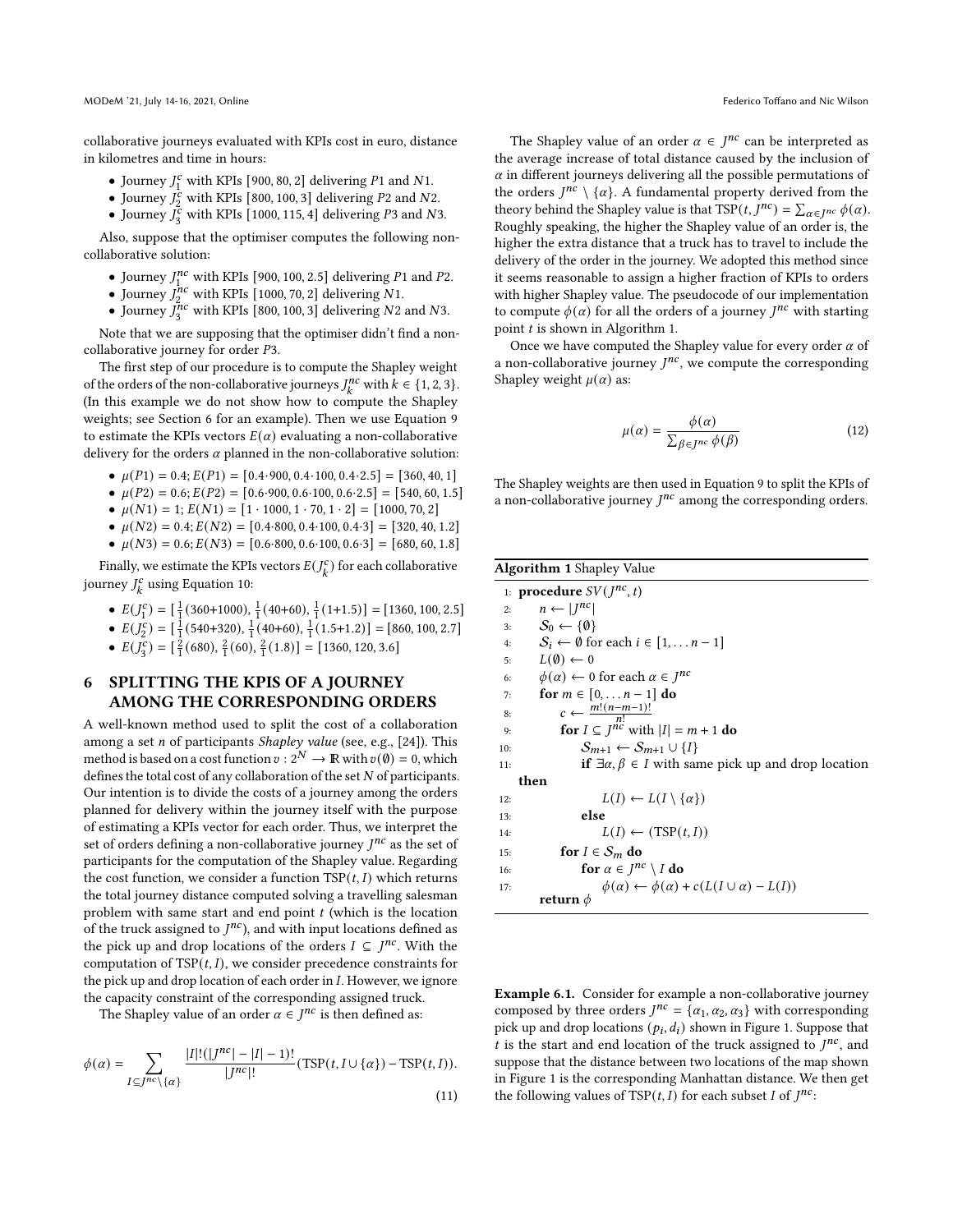$$
TSP(t, \emptyset) = 0
$$
  
\n
$$
TSP(t, \{\alpha_1\}) = 14
$$
  
\n
$$
TSP(t, \{\alpha_2\}) = 14
$$
  
\n
$$
TSP(t, \{\alpha_3\}) = 14
$$
  
\n
$$
TSP(t, \{\alpha_1, \alpha_2\}) = 14
$$
  
\n
$$
TSP(t, \{\alpha_2, \alpha_3\}) = 20
$$
  
\n
$$
TSP(t, \{\alpha_1, \alpha_3\}) = 20
$$
  
\n
$$
TSP(t, \{\alpha_1, \alpha_2, \alpha_3\}) = 20
$$
  
\n
$$
PSR(t, \{\alpha_1, \alpha_2, \alpha_3\}) = 20
$$

D<sub>1</sub>

<span id="page-6-1"></span>

.

Following Equation [11](#page-5-2) we get:

 $\ddot{}$ lO

$$
\phi(\alpha_1) = \phi(\alpha_2) = \frac{1}{3}TSP(t, \{\alpha_1\})
$$
  
+  $\frac{1}{6}(TSP(t, \{\alpha_1, \alpha_2\}) - TSP(t, \{\alpha_2\})$   
+  $\frac{1}{6}(TSP(t, \{\alpha_1, \alpha_3\}) - TSP(t, \{\alpha_3\})$  (14)  
+  $\frac{1}{3}(TSP(t, \{\alpha_1, \alpha_2, \alpha_3\}) - TSP(t, \{\alpha_2, \alpha_3\})$   
=  $\frac{14}{3} + \frac{0}{6} + \frac{6}{6} + \frac{0}{3} = \frac{34}{6}$ .  

$$
\phi(\alpha_3) = \frac{1}{3}TSP(t, \{\alpha_3\})
$$
  
+  $\frac{1}{6}(TSP(t, \{\alpha_1, \alpha_3\}) - TSP(t, \{\alpha_1\})$   
+  $\frac{1}{6}(TSP(t, \{\alpha_2, \alpha_3\}) - TSP(t, \{\alpha_2\})$  (15)  
+  $\frac{1}{3}(TSP(t, \{\alpha_1, \alpha_2, \alpha_3\}) - TSP(t, \{\alpha_1, \alpha_2\})$   
=  $\frac{14}{3} + \frac{6}{6} + \frac{6}{6} + \frac{6}{3} = \frac{52}{6}$ .  
Thus, following Equation 12 we get:

$$
\mu_1 = \mu_2 = \frac{\phi(\alpha_1)}{\phi(\alpha_1) + \phi(\alpha_2) + \phi(\alpha_3)} = 0.283,
$$
 (16)

$$
\mu_3 = \frac{\phi(\alpha_3)}{\phi(\alpha_1) + \phi(\alpha_2) + \phi(\alpha_3)} = 0.433. \tag{17}
$$

Note that with a straightforward method to compute the weights such as  $\mu_i = \frac{\text{TSP}(t, {\alpha_i})}{\sum_{i=1}^n \text{TSP}(t_i)}$  $\frac{\text{TSP}(t, \{\alpha_i\})}{\sum_{j \in \{1,2,3\}} \text{TSP}(t, \{\alpha_j\})}$  we would have got the same weight for each order in this example.

The computational complexity of the Shapley value is exponential with respect to the number of orders composing a Journey. In fact, following Equation [11,](#page-5-2) for each non-collaborative journey  $I^{nc}$ we should solve  $2^{|J^{nc}|}$  TSPs, one for each subset of  $I^{nc}$ .

In our use case we may have more than ten orders delivered with a single journey, and the computational time required for an exact computation of the Shapley value with this amount of orders is too slow (see Section [7\)](#page-6-0). However, we have several orders with the same pick up and drop location. We thus compute the Shapley values considering orders with the same pick up and drop location as if they were one single order, and equally split the corresponding Shapley value among the orders grouped together. The resulting weights will be different, however dividing the KPIs between stretches of journeys and equally splitting the KPIs among orders with the same pick up and drop location sounds a reasonable approach which could also result in a more intuitive solution. The pseudocode of this variation is shown in Algorithm [2.](#page-7-1)

Example 6.2. Consider again the setup of Example [6.1](#page-5-4) shown in Figure [1.](#page-6-1) If we group together the orders  $\alpha_1$  and  $\alpha_2$  and we consider them as if they were one unique order  $\alpha_{12}$ , we obtain the following Shapley values:

$$
\phi(\alpha_{12}) = \frac{1}{2}TSP(t, \{\alpha_{12}\})
$$
  
+ 
$$
\frac{1}{2}(TSP(t, \{\alpha_{12}, \alpha_3\}) - TSP(t, \{\alpha_3\})
$$
(18)  
= 
$$
\frac{14}{2} + \frac{6}{2} = 10
$$
  

$$
\phi(\alpha_3) = \frac{1}{2}TSP(t, \{\alpha_3\})
$$
  
+ 
$$
\frac{1}{2}(TSP(t, \{\alpha_{12}, \alpha_3\}) - TSP(t, \{\alpha_{12}\})
$$
(19)  
= 
$$
\frac{14}{2} + \frac{6}{2} = 10
$$

If we equally split the Shapley value of the orders grouped together, we get  $\phi(\alpha_1) = \phi(\alpha_2) = \frac{\dot{\phi}(\alpha_{12})}{2} = 5$  and the Shapley weights are then:

$$
\mu_1 = \mu_2 = \frac{\phi(\alpha_1)}{\phi(\alpha_1) + \phi(\alpha_2) + \phi(\alpha_3)} = 0.25, \tag{20}
$$

$$
\mu_3 = \frac{\phi(\alpha_3)}{\phi(\alpha_1) + \phi(\alpha_2) + \phi(\alpha_3)} = 0.5.
$$
 (21)

If also Algorithm [2](#page-7-1) was too slow for a real application, one could consider the Monte Carlo approximation for the Shapley value presented in [\[2\]](#page-8-30).

# <span id="page-6-0"></span>7 EXPERIMENTAL RESULTS

We briefly summarise some results of our experimental testing. All experiments were performed on a computer facilitated by a Core i5 2.70 GHz processor and 8 GB RAM. We used the Java library Jsprit to compute the TSP problems, and we tested our algorithms with randomly generated instances. Table [2](#page-7-2) and Table [3](#page-7-3) show the time performance of Algorithm [1](#page-5-1) and Algorithm [2](#page-7-1) with respect to the number of orders and the number of pairs of pick up and drop locations. As we can see, the execution time of Algorithm [1](#page-5-1) grows exponentially with respect to the number of orders, and it is not very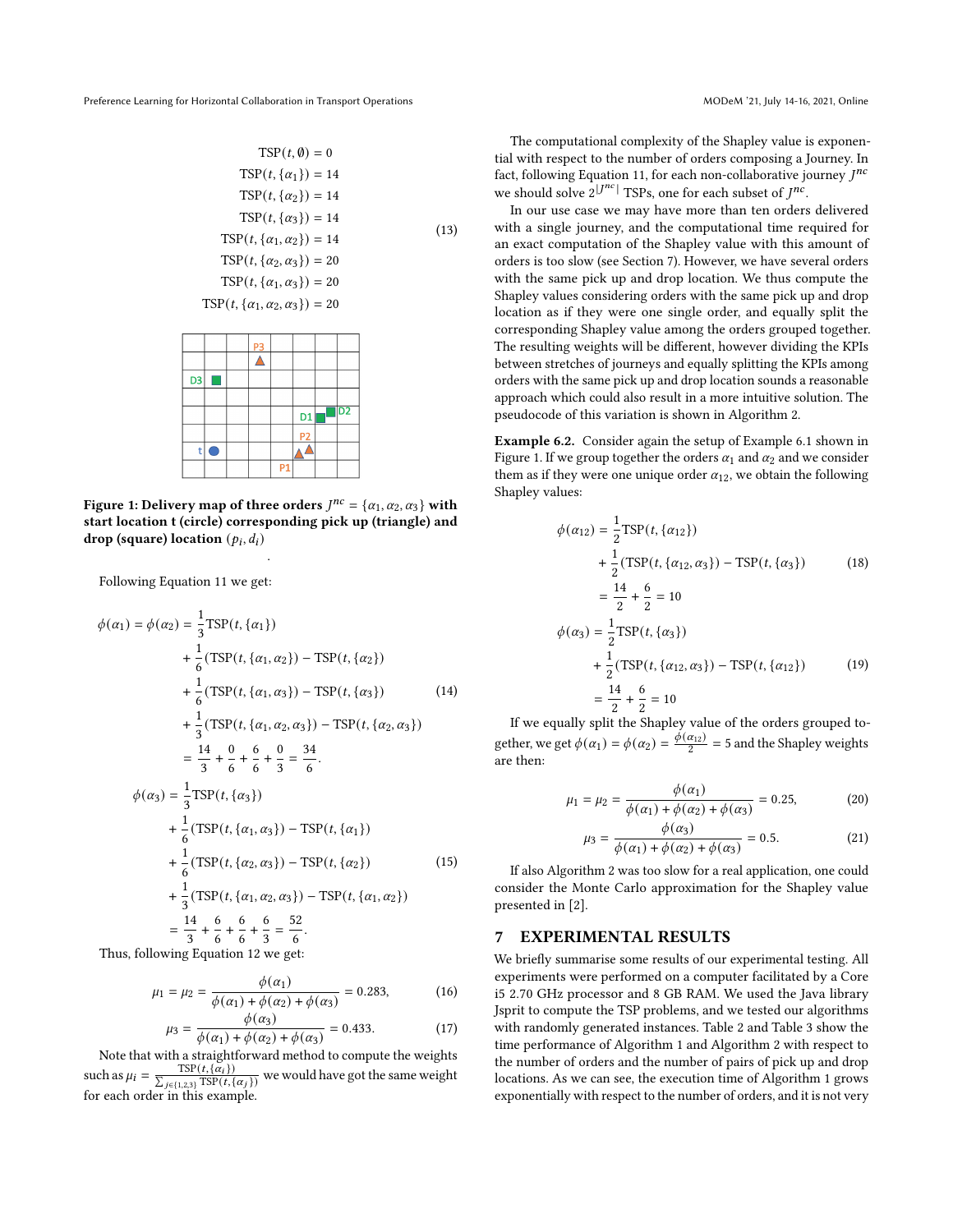<span id="page-7-1"></span>

| <b>Algorithm 2</b> Simplified Shapley Value                                          |  |  |  |
|--------------------------------------------------------------------------------------|--|--|--|
| 1: <b>procedure</b> $SSV(J^{nc}, t)$                                                 |  |  |  |
| $\phi(\alpha) \leftarrow 0$ for each $\alpha \in J^{nc}$<br>2:                       |  |  |  |
| $H(\alpha) \leftarrow \emptyset$ for each $\alpha \in J^{nc}$<br>3:                  |  |  |  |
| $I^{nc} \leftarrow \emptyset$<br>4:                                                  |  |  |  |
| for $\alpha \in I^{nc}$ do<br>5:                                                     |  |  |  |
| if $\exists \beta \in J^{nc'}$ with same pick up and drop location of $\alpha$<br>6: |  |  |  |
| then                                                                                 |  |  |  |
| $H(\beta) \leftarrow H(\beta) \cup \alpha$<br>7:                                     |  |  |  |
| else<br>8:                                                                           |  |  |  |
| $I^{nc'} \leftarrow I^{nc'} \cup \alpha$<br>9:                                       |  |  |  |
| $n \leftarrow  I^{nc'} $<br>10:                                                      |  |  |  |
| $S_0 \leftarrow \{\emptyset\}$<br>11:                                                |  |  |  |
| $S_i \leftarrow \emptyset$ for each $i \in [1, \ldots n-1]$<br>12:                   |  |  |  |
| $L(\emptyset) \leftarrow 0$<br>13:                                                   |  |  |  |
| for $m \in [0, , n - 1]$ do<br>14:                                                   |  |  |  |
| $c \leftarrow \frac{m!(n-m-1)!}{n!}$<br>15:                                          |  |  |  |
| for $I \subseteq J^{nc'}$ with $ I  = m + 1$ do<br>16:                               |  |  |  |
| $S_{m+1} \leftarrow S_{m+1} \cup \{I\}$<br>17:                                       |  |  |  |
| $L(I) \leftarrow (TSP(t, I))$<br>18:                                                 |  |  |  |
| for $I \in S_m$ do<br>19:                                                            |  |  |  |
| for $\alpha \in I^{nc'} \setminus I$ do<br>20:                                       |  |  |  |
| $\phi(\alpha) \leftarrow \phi(\alpha) + c(L(I \cup \alpha) - L(I))$<br>21:           |  |  |  |
| for $\alpha \in I^{nc}$ do<br>22:                                                    |  |  |  |
| if $H(\alpha) \neq \emptyset$ then<br>23:                                            |  |  |  |
| for $\beta \in H(\alpha)$ do<br>24:                                                  |  |  |  |
| $\phi(\beta) \leftarrow \frac{\phi(\alpha)}{ H(\alpha) +1}$<br>25:                   |  |  |  |
| $\phi(\alpha) \leftarrow \frac{\phi(\alpha)}{ H(\alpha) +1}$<br>26:                  |  |  |  |
|                                                                                      |  |  |  |
| return $\phi$                                                                        |  |  |  |

<span id="page-7-2"></span>Table 2: Execution time of Algorithm [1](#page-5-1) varying the number of orders and the number of pick up and drop locations

|                | N. orders N. locations pairs Time [s] |      |
|----------------|---------------------------------------|------|
| 2              | 1                                     | 2.8  |
| $\overline{2}$ | 2                                     | 3.6  |
| 4              | 1                                     | 5.1  |
| 4              | 4                                     | 5.5  |
| 6              | 1                                     | 7.6  |
| 6              | 6                                     | 9.3  |
| 8              | 1                                     | 23.2 |
| 8              | 8                                     | 27.2 |
| 10             | 1                                     | 80.2 |
| 10             | 10                                    | 86.7 |

<span id="page-7-3"></span>Table 3: Execution time of Algorithm [2](#page-7-1) varying the number of pick up and drop locations and the number of orders.

| N. locations pairs | N. Orders | Time [s] |
|--------------------|-----------|----------|
| 2                  | 2         | 3.2      |
| 2                  | 20        | 3.6      |
| 4                  | 4         | 4.8      |
| 4                  | 40        | 5.2      |
| 6                  | 6         | 10.1     |
| 6                  | 60        | 11.8     |
| 8                  | 8         | 22.3     |
| 8                  | 80        | 24.3     |
| 10                 | 10        | 83.9     |
| 10                 | 100       | 85.2     |

sensitive with respect to the number of pairs of pick up and drop locations (which cannot be greater than the number of orders since each order is associated with only one pair of locations). On the other hand, the execution time of Algorithm [2](#page-7-1) grows exponentially with respect to the number of pairs of pick up and drop locations, and it is not very sensitive with respect to the number of orders. This is due to the computational burden of the Shapley values, which is strictly related to the number of orders for Algorithm [1,](#page-5-1) and to the number of pairs of pick up and drop off locations for Algorithm [2.](#page-7-1) In our context we should not have more than six pairs of pick up and drop off locations for each journey, but we could have more than ten orders. Therefore Algorithm [2](#page-7-1) seems to be the best choice since it would improve the time response of the system.

#### <span id="page-7-0"></span>8 CONCLUSIONS

With this work we presented a preference learning method for collaborative Vehicle Routing Problem developed within the European project LOGISTAR. In particular, we have shown how we can learn the preferences of the decision-makers involved in collaborative journeys, by observing their interactions with the system, and translating input preference information into constraints for an SVM algorithm estimating a preference model. The preference model considered is the weighted sum of a set of KPIs evaluating the collaborative journeys, and it defines the trade-offs over the

KPIs. With our approach we learn a preference model for every partner involved, and also a preference model considering the preferences of all the partners. We also have shown a method based on the Shapley value to evaluate the improvement or disimprovement on the KPIs arising from the collaboration. This method computes an estimated non-collaborative KPIs vector which can be compared with the KPIs vector associated with a collaborative journey with the purpose of evaluating the collaboration.

Future work could involve alternative techniques to translate the motivations of the decisions into preference constraints, the evaluation of different preference learning approaches such as Bayesian methods or robust ordinal regression, and methods for the estimation of joint preference models with more than two partners.

#### ACKNOWLEDGMENTS

This material is based upon works supported by the Science Foundation Ireland under Grant No. 12/RC/2289-P2 which is co-funded under the European Regional Development Fund, by the LOGISTAR project [\[14\]](#page-8-31), which is funded by the European Commission under the Horizon 2020 programme. We are grateful also to our various partners on the LOGISTAR project.